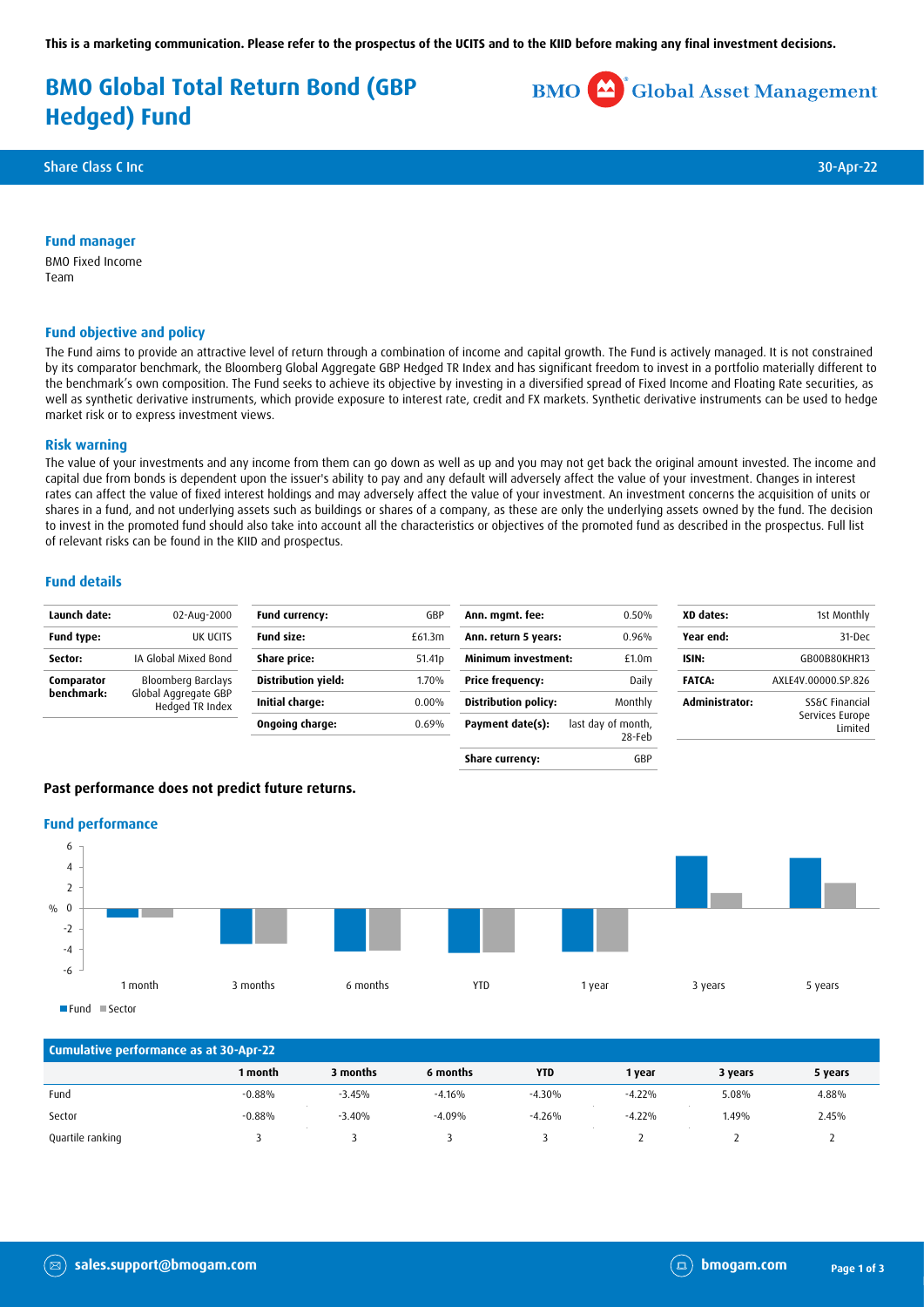# Share Class C Inc 30-Apr-22

| Discrete performance as at 30-Apr-22 |                           |                           |                           |                           |                           |                           |                          |                          |                           |                           |
|--------------------------------------|---------------------------|---------------------------|---------------------------|---------------------------|---------------------------|---------------------------|--------------------------|--------------------------|---------------------------|---------------------------|
|                                      | <b>Apr-21</b><br>- Apr-22 | <b>Apr-20</b><br>- Apr-21 | <b>Apr-19</b><br>– Apr-20 | <b>Apr-18</b><br>– Apr-19 | <b>Apr-17</b><br>- Apr-18 | <b>Apr-16</b><br>- Apr-17 | Apr 15<br>- Apr-16       | Apr-14<br>- Apr-15       | <b>Apr 13</b><br>- Apr-14 | <b>Apr-12</b><br>- Apr-13 |
| Fund                                 | $-4.22%$                  | 8.14%                     | 1.45%                     | $1.03\%$                  | $-1.21%$                  | 3.50%                     | $-1.00%$                 | 1.99%                    | 3.44%                     | 13.09%                    |
| Sector                               | $-4.22%$                  | 2.22%                     | 2.01%                     | 2.32%                     | $-1.42%$                  | $\overline{\phantom{a}}$  | $\overline{\phantom{a}}$ | $\overline{\phantom{a}}$ |                           | $\overline{\phantom{a}}$  |
| Quartile ranking                     |                           |                           |                           |                           |                           |                           | $\overline{\phantom{a}}$ | $\overline{\phantom{a}}$ |                           |                           |

Source: BMO Global Asset Management, Lipper as at 30-Apr-22. Performance data is in GBP terms. Performance returns are based on NAV figures. All fund performance data is net of management fees. Costs may increase or decrease as a result of currency and exchange rate fluctuations.

| <b>Interest rate duration by</b><br>currency (years) |      | <b>Maturity exposure</b> |       | <b>Credit rating</b> |       |  |
|------------------------------------------------------|------|--------------------------|-------|----------------------|-------|--|
|                                                      |      | 0-5 years                | 66.1% | AA                   | 4.2%  |  |
| <b>EUR</b>                                           | 0.30 | 5-10 years               | 24.2% | A                    | 15.4% |  |
| GBP                                                  | 0.85 | $10+$ years              | 4.8%  | BBB                  | 39.4% |  |
| USD                                                  | 0.36 |                          |       | BB                   | 23.2% |  |
| CAD                                                  | 0.00 |                          |       | B                    | 5.7%  |  |
| AUD                                                  | 0.26 |                          |       | ccc                  | 0.4%  |  |
| <b>MXN</b>                                           | 0.00 |                          |       | <b>NR</b>            | 7.3%  |  |
| <b>NOK</b>                                           | 0.00 |                          |       | CASH                 | 4.2%  |  |
| <b>SEK</b>                                           | 0.00 |                          |       |                      |       |  |

|      | <b>Sector</b> |
|------|---------------|
| 1.5% | Consum        |
|      | <b>Banks</b>  |
|      | Commu         |
|      | Real Es       |
| 0.9% | Govt/S        |
|      | Materia       |
|      | Diversit      |
| 0.8% | Consum        |
|      | Other         |
| 0.8% | Cash          |
| 0.8% |               |
| 0.8% |               |
| 0.7% |               |
| 0.7% |               |
|      | 0.9%<br>0.8%  |

OTHER 0.46

| <b>Sector allocation</b> |       |
|--------------------------|-------|
| Consumer Discretionary   | 15.5% |
| <b>Banks</b>             | 13.5% |
| Communications           | 11.9% |
| Real Estate              | 7.5%  |
| Govt/Sovereign           | 7.0%  |
| <b>Materials</b>         | 6.7%  |
| <b>Diversified Banks</b> | 5.9%  |
| Consumer Staples         | 5.2%  |
| <b>Other</b>             | 22.5% |
| Cash                     | 4.2%  |
|                          |       |

# **Glossary**

Quartile Ranking A measure of performance where all funds within the sector are ranked and split into 4 groups. The best 25% performing funds are in the first (1) quartile, the next 25% into the second (2) quartile and the worst 25% into the fourth (4) quartile.